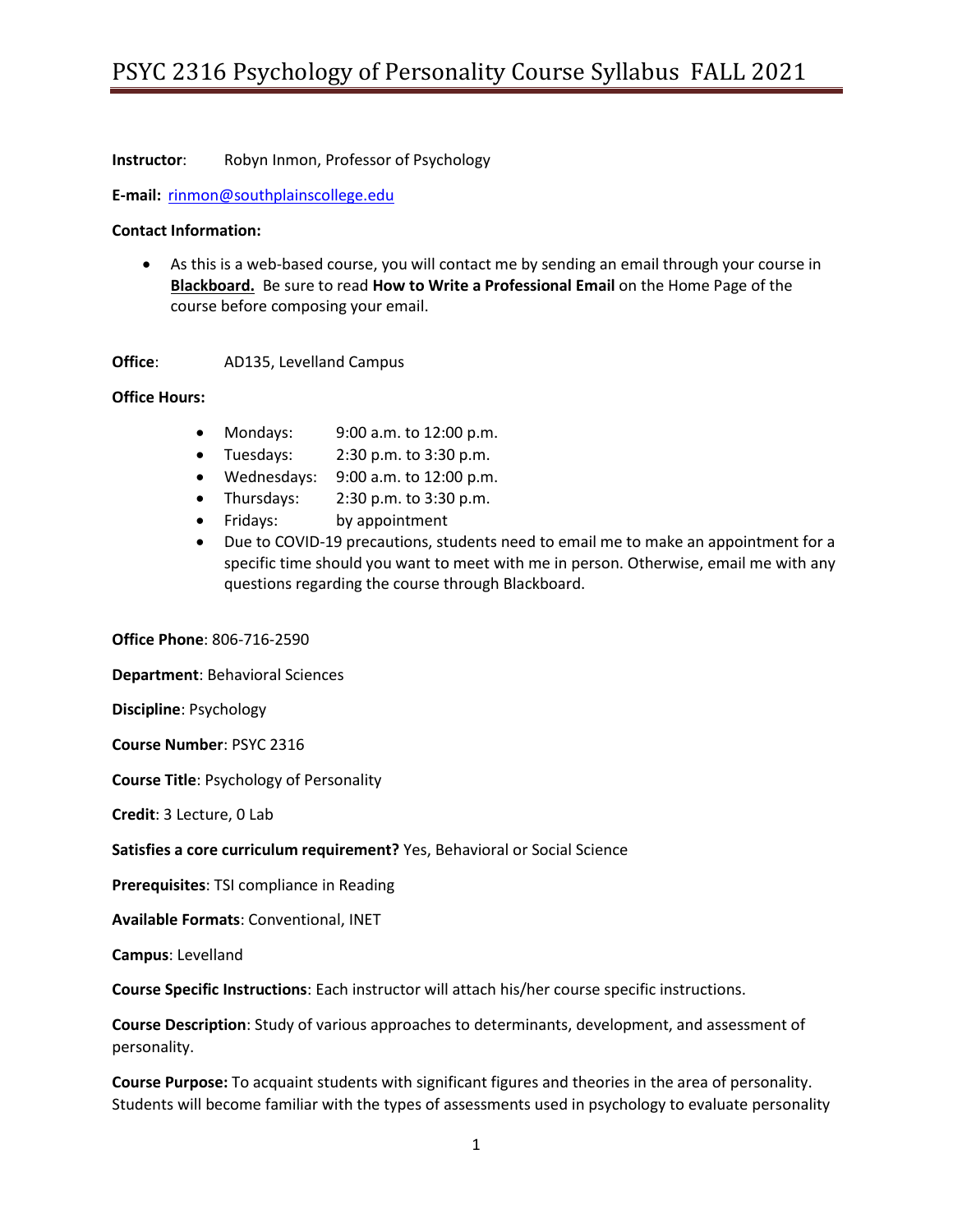and the proper interpretation and use of the results. Students will evaluate case studies as they apply to personality.

**Course Requirements:** To maximize the potential to complete this course, a student should attend all class meetings (for Internet students, log-on to Blackboard frequently), complete all assignments and examinations in a timely manner, and complete all other projects or papers as assigned on the course specific instructions.

**Course Evaluation:** See the instructor's course information sheet for specific items used in evaluating student performance.

**Attendance Policy:** For an internet course, attendance is determined by a student's participation in assignments, discussions, and/or exams, all of which are accessed through the course in BlackBoard. A student may be administratively withdrawn from the course without notice when more than three (3) items of work have been missed or if a student has not logged into the course on Blackboard for 14 consecutive days during which time any work was missed.

Students are officially enrolled in all courses for which they pay tuition and fees at the time of registration. Should a student, for any reason, delay in reporting to a class after official enrollment, absences will be attributed to the student from the first class meeting. For internet courses, the first class meeting is considered the first day of the semester.

Students who enroll in a course but have "Never Attended" by the official census date (in the case of internet classes, this means have not logged into BlackBoard), as reported by the faculty member, will be administratively dropped by the Office of Admissions and Records. A student who does not meet the attendance requirements of a class as stated in the course syllabus and does not officially withdraw from that course by the official census date of the semester, may be administratively withdrawn from that course and receive a grade of "X" or "F" as determined by the instructor. Instructors are responsible for clearly stating their administrative drop policy in the course syllabus, and it is the student's responsibility to be aware of that policy.

It is the student's responsibility to verify administrative drops for excessive absences through MySPC using his or her student online account. If it is determined that a student is awarded financial aid for a class or classes in which the student never attended or participated, the financial aid award will be adjusted in accordance with the classes in which the student did attend/participate and the student will owe any balance resulting from the adjustment.

**Academic Integrity:** The attempt of any student to present as his or her own any work which he or she has not honestly performed is regarded by the faculty and administration as a most serious offense and renders the offender liable to serious consequences, possibly suspension. This policy relates to all forms of cheating and plagiarism. You are expected to do your own work. You may not work with another person to complete your discussions, exams, or any other assignment given as work for the course. You may not copy another student's work and present it as your own. You may not allow another student to copy your work. This is your reminder that any form of cheating will not be tolerated. "Complete honesty is required of the student in the presentation of any and all phases of course work. This applies to quizzes, class exams, final examinations, and daily reports and term papers." - SPC General Catalog, p.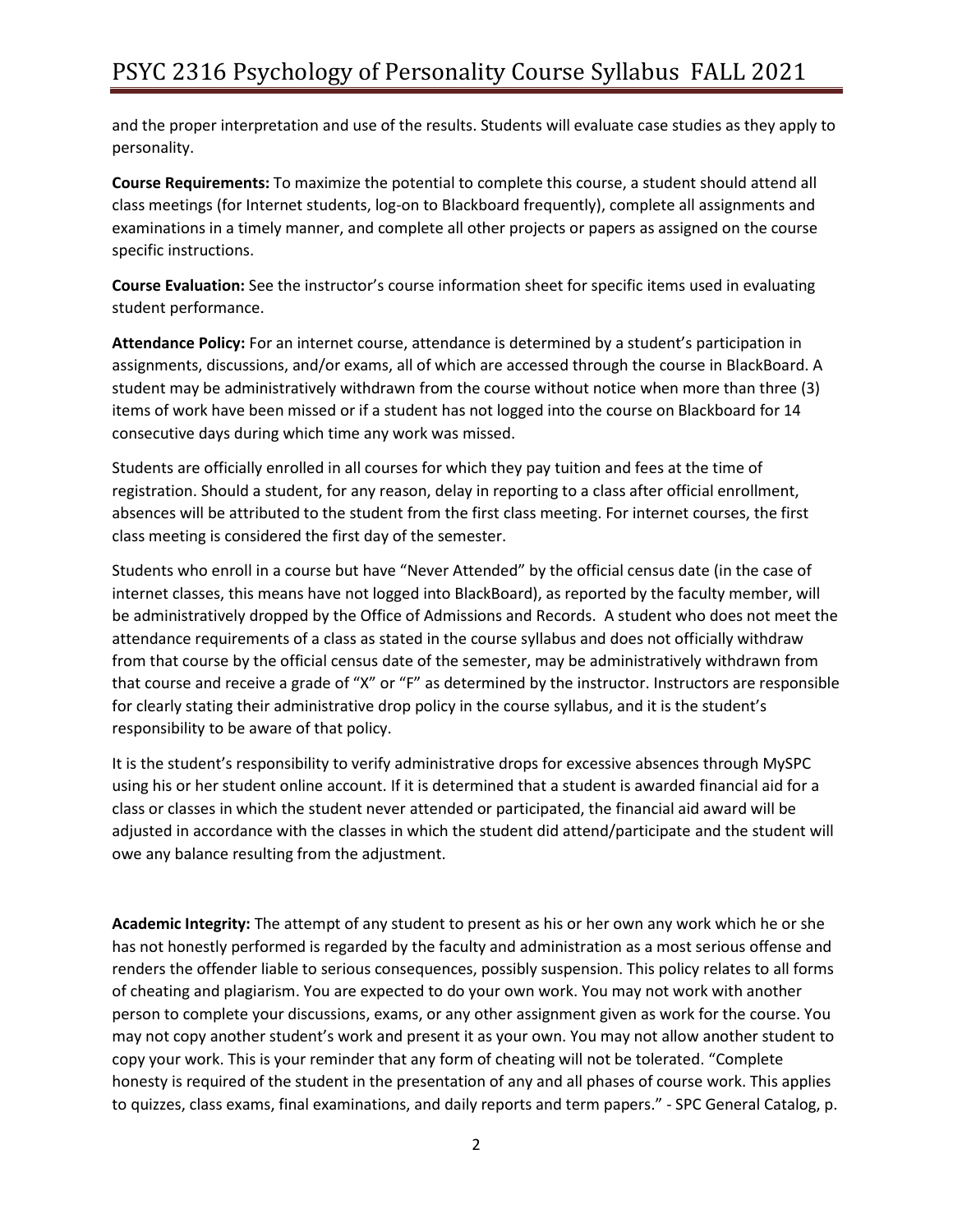22. If the instructor determines that cheating is occurring or an assignment has been plagiarized the resulting grade will be zero for that assignment. A second offense will result in failure of the course.

**Plagiarism and Cheating:** Students are expected to do their own work on all projects, quizzes, assignments, examinations, and papers. Failure to comply with this policy will result in an F for the assignment and can result in an F for the course if circumstances warrant, such as committing a second offense during the semester.

**Plagiarism** violations include, but are not limited to, the following:

1. Turning in a paper that has been purchased, borrowed, or downloaded from another student, an online term paper site, or a mail order term paper mill;

2. Cutting and pasting together information from books, articles, other papers, or online sites without providing proper documentation;

3. Using direct quotations (three or more words) from a source without showing them to be direct quotations and citing them; or

4. Missing in-text citations.

**Cheating** violations include, but are not limited to, the following:

- 1. Obtaining an examination by stealing or collusion;
- 2. Discovering the content of an examination before it is given;

3. Using an unauthorized source of information (notes, textbook, text messaging, internet, apps) during an examination, quiz, or homework assignment;

- 4. Entering an office or building to obtain unfair advantage;
- 5. Taking an examination for another;
- 6. Altering grade records;
- 7. Copying another's work during an examination or on a homework assignment;
- 8. Rewriting another student's work in Peer Editing so that the writing is no longer the original student's;
- 9. Taking pictures of a test, test answers, or someone else's paper.

**Student Conduct:** A high standard of conduct is expected of all students. Students are subject to federal, state and local laws, as well as South Plains College rules and regulations. Any student who fails to perform according to expected standards may be asked to withdraw. Failure to comply with lawful direction of a classroom teacher relative to maintaining good order is considered misconduct on the part of the student. Repeated violations of disrupting a class may result in the student being dropped from that course (See Catalog/Student Guide for full policy). See Instructor's Course Information for additional policies related to student conduct.

**Appeal Process**: The process of appeal is outlined in the college catalog. Basically you would need to talk to the instructor, the department chair, and then the dean if the problem is not resolved. Be sure to always start with your instructor.

**Diversity & Equal Rights:** South Plains College does not discriminate on the basis of race, color, national origin, sex, disability or age in its programs and activities. The following person has been designated to handle inquiries regarding the non-discrimination policies: Vice President of Student Affairs.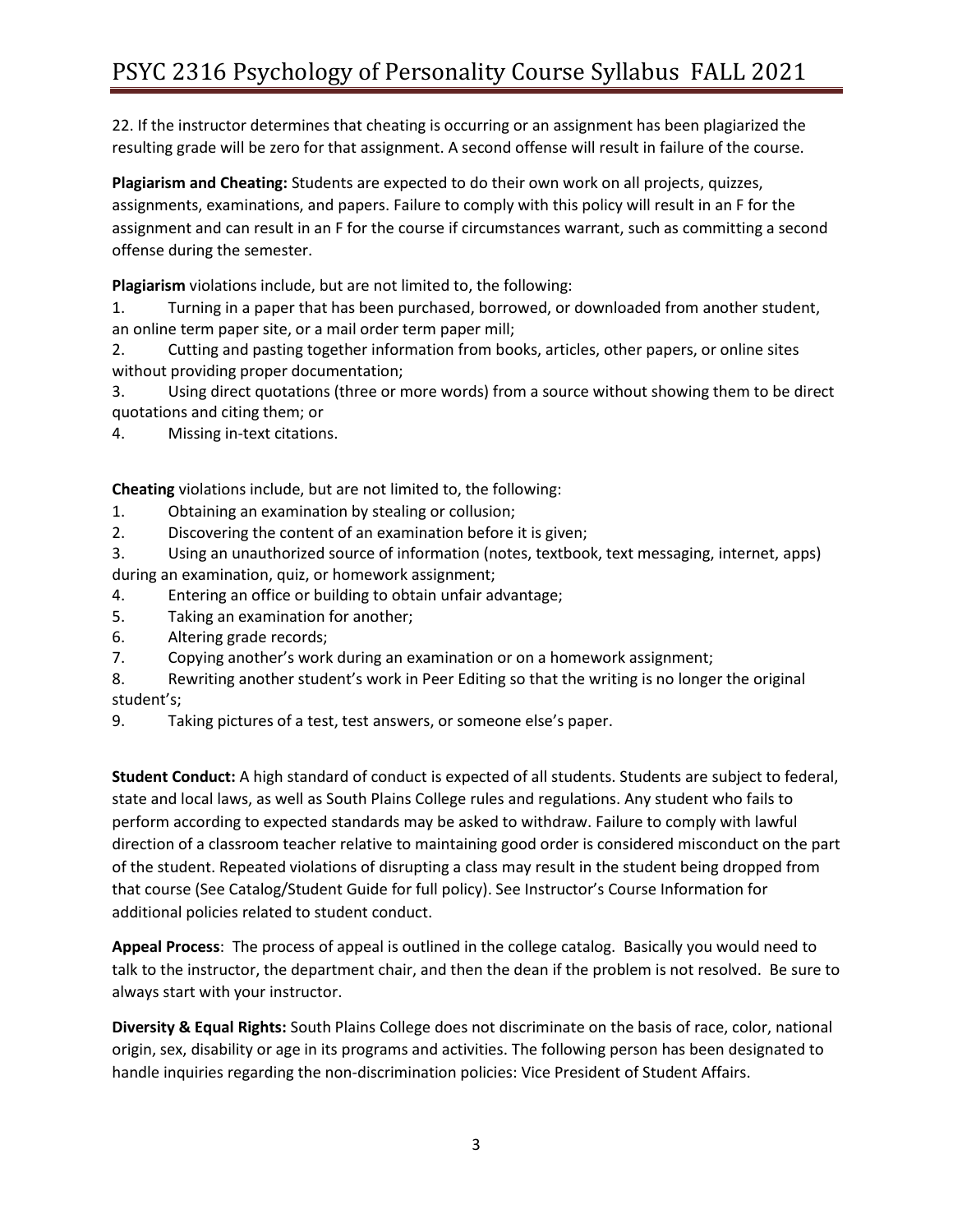All students are entitled to equal rights under the affirmative action and equal opportunity laws. Students are also protected against unjust or biased academic evaluation, but at the same time, they are responsible for maintaining standards of academic performance established for each course in which they are enrolled. (See Catalog/Student Guide for full definitions and policies)

**ADA Statement:** Students with disabilities, including but not limited to physical, psychiatric, or learning disabilities, who wish to request accommodations in this class should notify the Disability Services Office early in the semester so that the appropriate arrangements may be made. In accordance with federal law, a student requesting accommodations must provide acceptable documentation of his/her disability to the Disability Services Office. For more information, call or visit the Disability Services Office at Levelland Student Health & Wellness Center 806-716-2577, Reese Center (also covers ATC) Building 8: 806-716-4675, Plainview Center Main Office: 806-716-4302 or 806-296-9611, or the Health and Wellness main number at 806-716-2529.

### **Student Learning Outcomes:**

Students who have completed this course will be expected to:

- 1. Identify and understand the major theories of personality
- 2. Be able to describe the various issues of personality and how personality is studied and

assessed.

3. Define personality and discuss applications of the various personality theories.

## **Guidelines for Classroom Behavior:**

I would like to welcome all students into an environment that creates a sense of community, pride, courtesy, and respect; we are all here to work cooperatively and to learn together. In order to create a smooth and harmonious learning community, please make every attempt to have an online presence, to responds to posts, and to stay up-to-date with assignments and materials.

If you are absent from the virtual classroom for an extended period of time (several days), you are responsible for all material covered, for announcements made or emails sent in your absence, and for acquiring any material that may have been distributed. This is why it is very important to check your emails and blackboard regularly.

In addition, please use common courtesy when responding to your fellow classmate's discussion boards. Failure to adhere to these guidelines could result in dire consequences. For additional information on student misconduct refer to pages 11-15 of the Student Guide. Failure to abide by policies may result in expulsion from the class and a grade of "F" for the semester. As you can see, simple norms of courtesy should be sufficient to have our class run in the best interest of all of us. Thank you in advance for your cooperation.

## **Grading Policy:**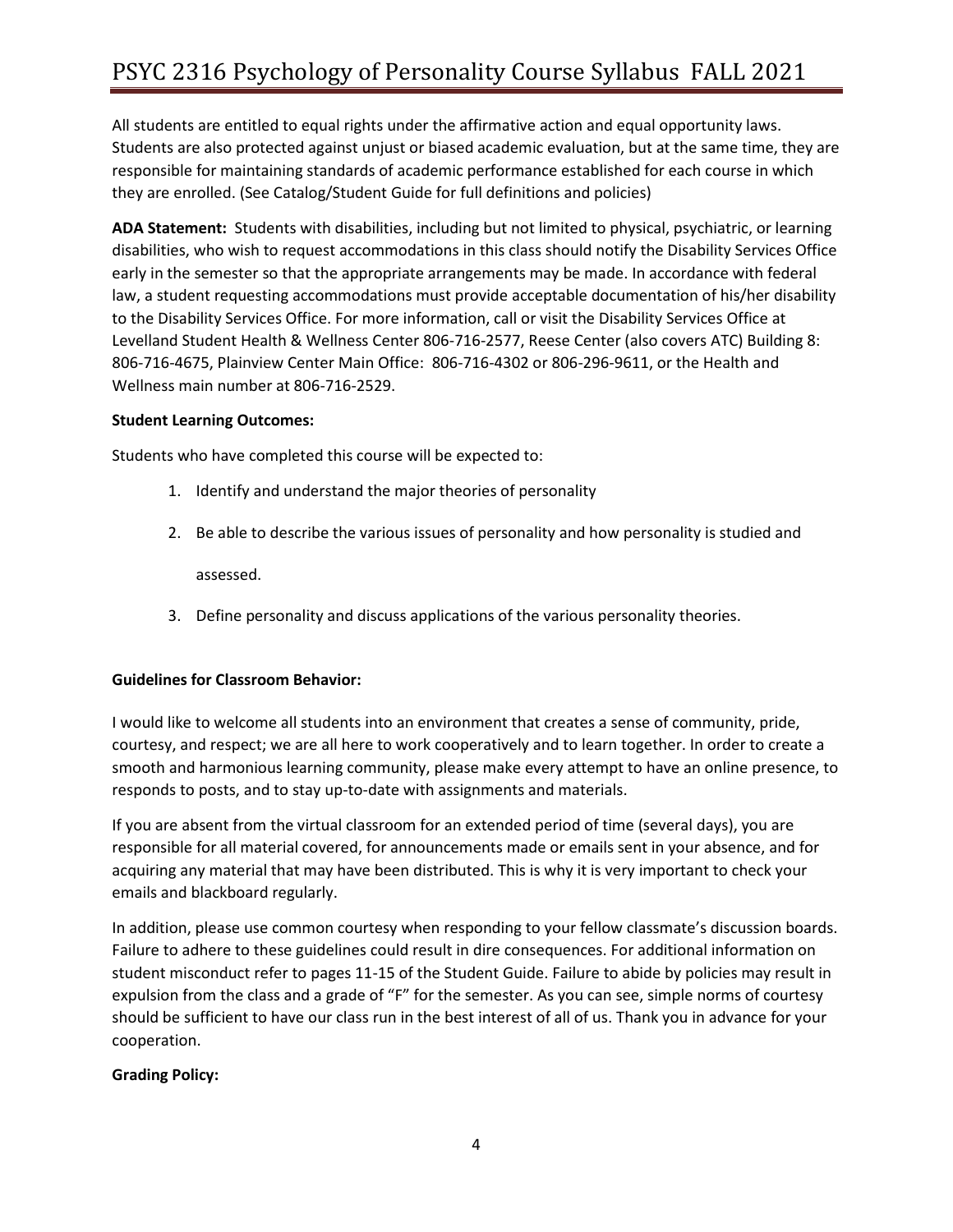# **1) Discussions (38%)**

Assigned readings are to be completed prior to any online discussions. You will need to be involved in the online discussion threads in order to satisfy the requirements of the course. Students who fail to participate fully (both an original post and a response post) for three (3) discussion posts will be administratively withdrawn from the course.

For each discussion, you will receive instructions on the topic and details of what should be included in your post. Discussions may be based on readings, case studies, and/or an assessment that you will complete and discuss your results. You will need to **Start a Thread** for each discussion before you will see any of your classmates' posts. I recommend that you type your post in a Word document first, proofread it for spelling, grammar, or other errors, then copy (control C) and paste (control V) what you have written into the submission window.

There are two parts to the discussions: for all discussion assignments you will post *at least a 250 word post* on a particular topic AND respond with *at least a 250 word response* to one post by a fellow student. You will not be given credit for postings that do not meet the minimum requirement for length. In your response post, *do not just repeat what was stated in the original post*. Add to what was previously stated with more information, your opinion or experience, or something meaningful, showing that you have thought about the topic. Sentences like "I agree with this," or "That is interesting," will not be counted toward the 250 word requirement.

To help you do the best you can on discussions, here is the grading rubric used to assist grading the original post and replies:

## • **Original Post: Worth up to 24 points**

- o A **16 to 24 point post** has: thoughtful commentary that specifically includes references and/or discussion to the reading, video or other material; personal connections when relevant; introduces new ideas and questions; and/or thoroughly addresses the topic; includes at least the minimum number of words.
- o An **8 to 15 point post** has: reference to some type of course material; some personal reference but may not clearly connect to the course material or topic; did not thoroughly address the topic; includes at least the minimum number words.
- o A **0-7 point post** has: incorrect or partial posts; no reference to relevant material; irrelevant ideas; does not meet the minimum number of words; is repetitious; no post.

\*Note: Post one and only one original post. If you submit a post that contains no content, do not submit another original post. If you submit a post before writing all you planned, do not submit another original post. If after submitting an original post you read your classmate's post and realize you wrote about the wrong topic or did not fully address all that was asked in the instructions, do not submit another original post. In other words, you have one and only one opportunity to submit an original post, so make sure you are completely satisfied with what you wrote prior to submitting. The first post that appears for each discussion is the one that will be graded.

### • **Replies: Worth up to 6 points**

o A **5 to 6 point reply** is a reply that: explicitly references ideas in the post; gives personal commentary in a constructive way; may correct an incorrect posting in a respectful way;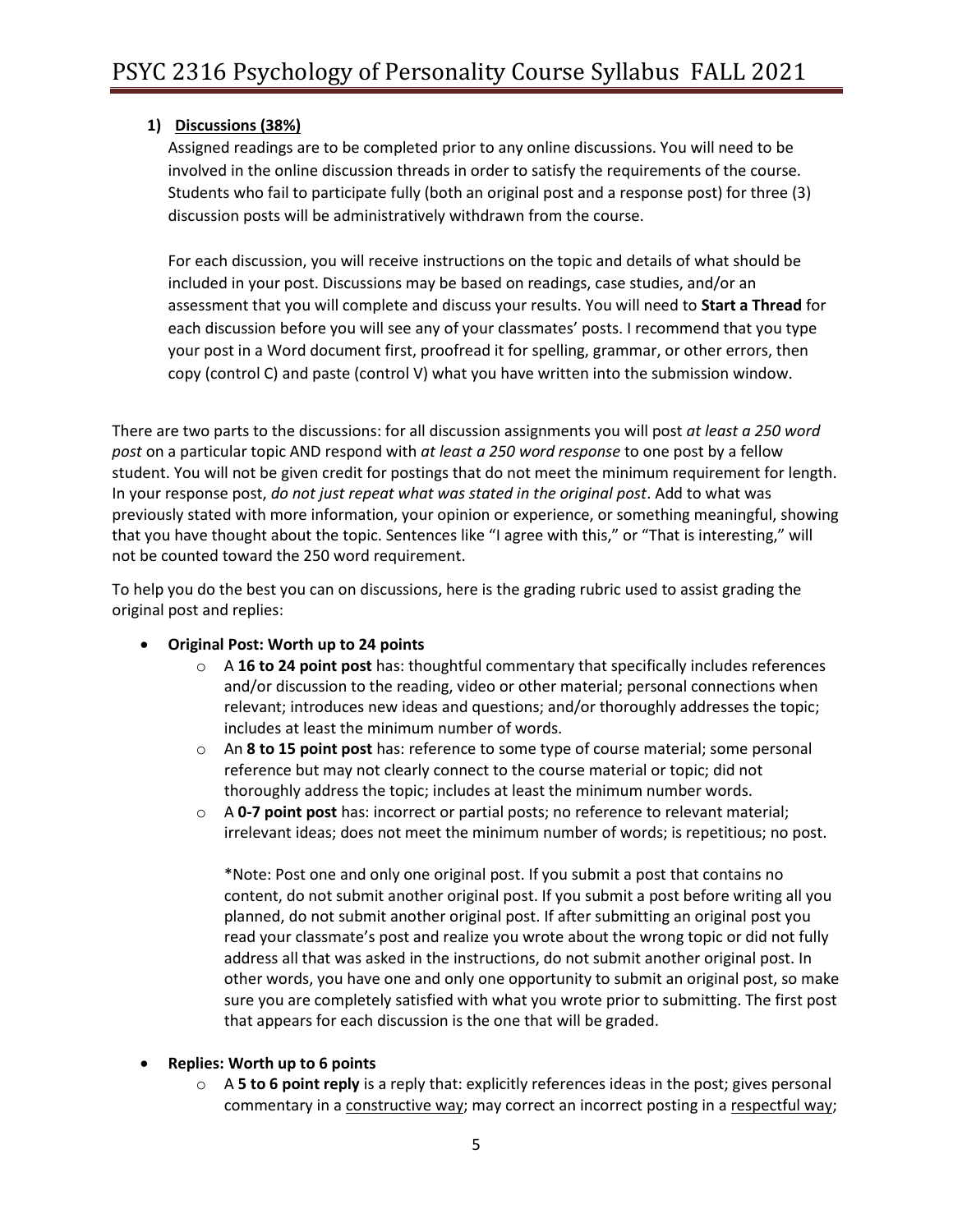elaborates on the ideas and questions posed in the original post; reflects a good understanding of the course material; and/or brings up course material that the original post did not include but was relevant; includes at least the minimum number of words.

- o A **3 to 4 point reply** is a reply that: briefly elaborates on the ideas and questions posed in the original post; is a personal response that may or may not clearly tie to the original post but somewhat relevant; includes at least the minimum number of words.
- o A **0 to 2 point reply** is a reply that: includes brief encouragement; is a statement of agreement or disagreement; is an unclear or offensive response; does not meet the minimum word requirement; no reply.

**Points will also be taken off for incorrect spelling, punctuation, capitalization, and grammar.** Do not write like you do when texting or messaging. You need to use correct Standard English in all of your writing.

## **2) Exams (62%)**

There will be five exams over the perspectives covered in the course. Exams will consist of multiplechoice items acquired from the readings, assessments, discussions, and any other material provided for each perspective.

#### **Grading Scale:**

What will determine your letter grade for the course will be the number of points you earn in the course from discussions and exams.

| $Introduction =$                         | 10 pts.  |
|------------------------------------------|----------|
| 8 Discussions at 30 pts. each = 240 pts. |          |
| 5 Exams at 100 pts. each $=$             | 500 pts. |
| Total Points Possible =                  | 750 pts. |

### **The points needed to earn each letter grade will be determined as follows:**

| 675 pts. to 750 pts. $=$ | A (90.0% to 100.00+%) |
|--------------------------|-----------------------|
| 600 pts. to $674$ pts. = | B (80.0% to 89.99%)   |
| 525 pts. to 599 pts. $=$ | C (70.0% to 79.99%)   |
| 450 pts. to 524 pts. $=$ | D (60.0% to 69.99%)   |
| 0 pts. to $449$ pts =    | F (0.0% to 59.99%)    |

#### **Important**:

It is impossible to accommodate each individual student's schedule in regard to working hours, other courses you are taking, trips out of town, harvesting season, etc. It is recommended that you do not wait until the last minute (or last hour or even last day) to complete your work.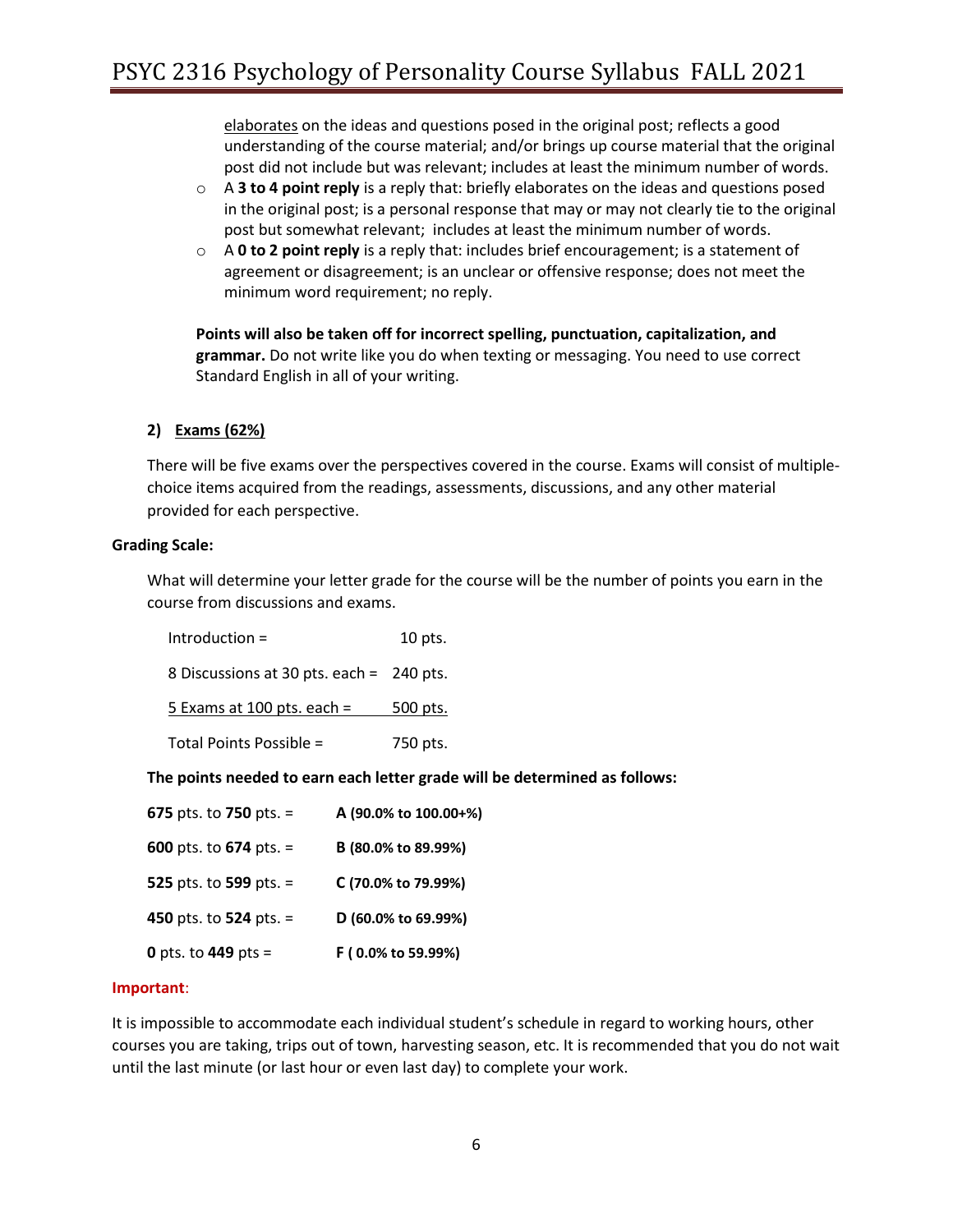Extensions will **not** be given for deadlines for the work due in this course. If you miss a deadline, you receive a zero (0) for the missed work – NO EXCEPTIONS.

You may be administratively dropped from this course without notice if you miss the due dates for any combination of Discussions and/or Exams totaling more than six (6). Failure to log onto Blackboard for 14 consecutive days will result in being administratively dropped from the course if items of work are missed during that time.

# **Online and Discussion Board Netiquette**

Some of you may have participated in on-line discussion boards before and some of you may not have. The following are expectations of students in this course for posting on the discussion board. I encourage each of you to familiarize yourself with the instructions and these expectations. The points available for you to earn on the discussion board are a major part of your grade and I know that all points are valuable to you. Please let me know if you have any questions.

**Read Before Participating**. Read the syllabus so that you understand the instructions and grading rubric for the discussion board. Also, read about the theorists and other information provided on Blackboard and watch the videos (where available) before completing posting so that you have an understanding of the material. I will be most impressed with individuals who can incorporate course materials into their posts. This is a part of the grading requirement and also a key skill you should leave college with is the ability to support your positions; this online forum is an appropriate place to hone this skill. Refer to readings and course notes to support your points.

- 1. Communicate Clearly. Write clearly when you compose a message. Review your message carefully before clicking **Submit**. Typos can be confusing. Remember, if your message can be misunderstood, it will be.
- 2. Writing Standard. All discussion postings and e-mails should be presented using the conventions of *Standard Written English*. While slang, regional idioms, and informal kinds of self-expression are appropriate in some contexts, they are out of place in academic writing. I expect all students to demonstrate proficiency in using the conventions of academic English in their written work. This means that you need to spell correctly, use the proper word (example: know when to use "there" or "their", etc.), use paragraph formatting, correct punctuation, etc.
- 3. DO NOT USE ALL CAPS. Typing in all capital letters is frowned upon; it's the equivalent of screaming. It's considered an aggressive way to post and it doesn't come off as being very friendly. It also makes your message more difficult to read.
- 4. Be Respectful, Kind and Honest. Don't issue personal attacks, use profanity, or post threatening, abusive, harassing, or otherwise offensive language or images. Keep your messages appropriate and courteous at all times. Please disagree with other opinions respectfully. If you are unsure if something is inappropriate, ask yourself these questions: Would you say it to the person if she were standing right in front of you? Would you say it to your best friend or loved one? Are you calling someone names? How would you feel and react if faced with the same message from someone else? If it would anger or upset you, you might consider re-framing your thoughts in a less objectionable tone.